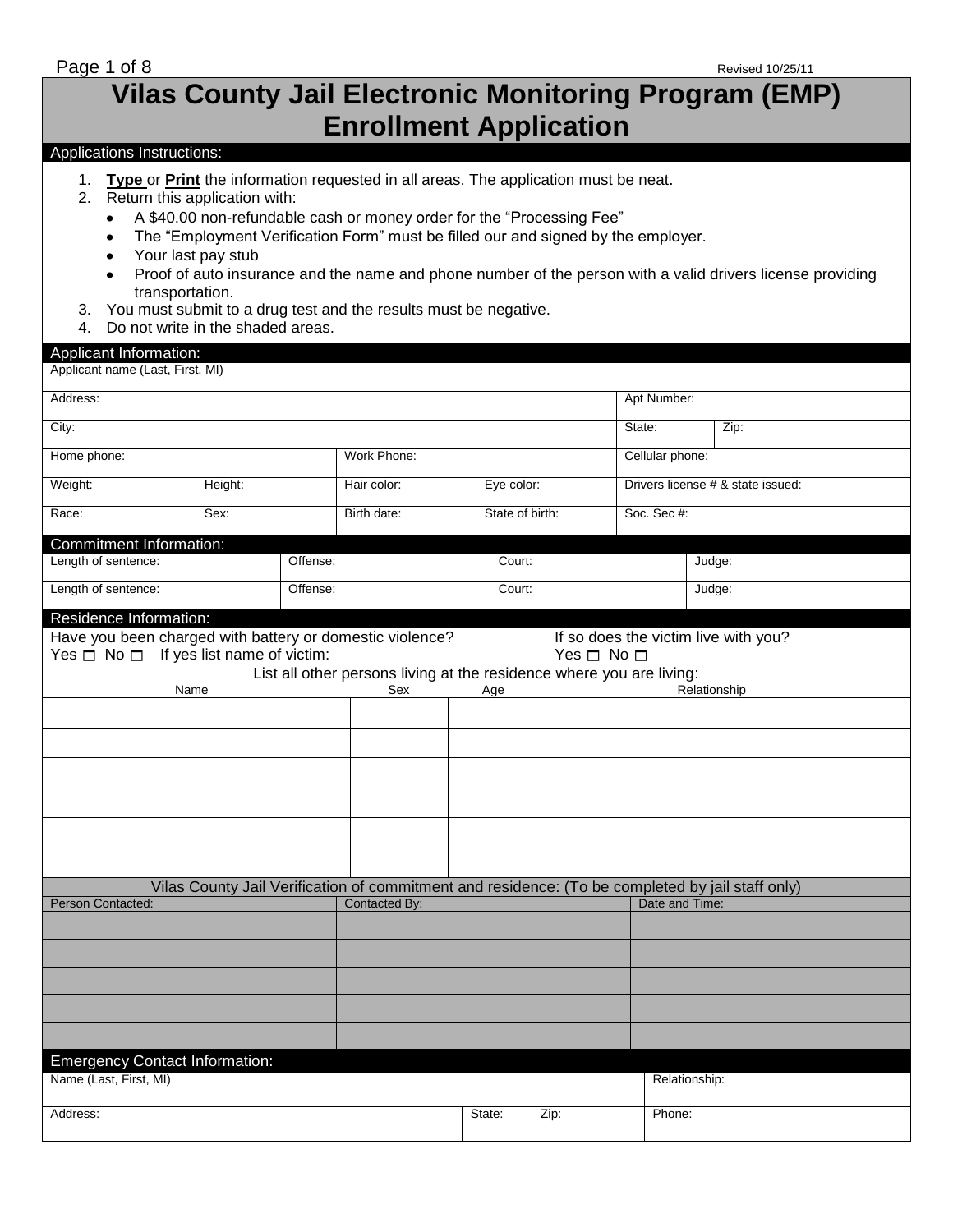| Page 2 of 8 |  |  |
|-------------|--|--|
|             |  |  |

| Court Ordered Meeting Schedule (For example: AA, Anger Management, etc.):<br>Type of meeting: | Day of the week: | Meeting address:                                                                                                                                                                    |             |                                                      |              |       | Beginning Time: |                       | End Time:                                 |
|-----------------------------------------------------------------------------------------------|------------------|-------------------------------------------------------------------------------------------------------------------------------------------------------------------------------------|-------------|------------------------------------------------------|--------------|-------|-----------------|-----------------------|-------------------------------------------|
|                                                                                               |                  |                                                                                                                                                                                     |             |                                                      |              |       |                 |                       |                                           |
|                                                                                               |                  |                                                                                                                                                                                     |             |                                                      |              |       |                 |                       |                                           |
|                                                                                               |                  |                                                                                                                                                                                     |             |                                                      |              |       |                 |                       |                                           |
|                                                                                               |                  |                                                                                                                                                                                     |             |                                                      |              |       |                 |                       |                                           |
|                                                                                               |                  |                                                                                                                                                                                     |             |                                                      |              |       |                 |                       |                                           |
|                                                                                               |                  |                                                                                                                                                                                     |             |                                                      |              |       |                 |                       |                                           |
|                                                                                               |                  | *Provide written verification of any counseling dates when you return this application*<br>Vilas County Jail Verification of meeting schedule: (To be completed by jail staff only) |             |                                                      |              |       |                 |                       |                                           |
| Person contacted:                                                                             |                  | Contacted by:                                                                                                                                                                       |             |                                                      |              |       | Date and Time:  |                       |                                           |
|                                                                                               |                  |                                                                                                                                                                                     |             |                                                      |              |       |                 |                       |                                           |
|                                                                                               |                  |                                                                                                                                                                                     |             |                                                      |              |       |                 |                       |                                           |
|                                                                                               |                  |                                                                                                                                                                                     |             |                                                      |              |       |                 |                       |                                           |
|                                                                                               |                  |                                                                                                                                                                                     |             |                                                      |              |       |                 |                       |                                           |
|                                                                                               |                  |                                                                                                                                                                                     |             |                                                      |              |       |                 |                       |                                           |
| <b>Applicant Employment Information:</b>                                                      |                  |                                                                                                                                                                                     |             |                                                      |              |       |                 |                       |                                           |
| Employer:                                                                                     |                  |                                                                                                                                                                                     |             |                                                      |              |       |                 |                       |                                           |
| <b>Employment Address:</b>                                                                    |                  |                                                                                                                                                                                     |             | City:                                                |              |       |                 | State:                |                                           |
| Employment Phone Number:                                                                      |                  |                                                                                                                                                                                     |             | Job Title:                                           |              |       |                 |                       |                                           |
| Supervisor's Name:                                                                            |                  |                                                                                                                                                                                     |             | Length Employed:                                     |              |       |                 | Rate of Pay per Hour: |                                           |
| When are you paid:                                                                            |                  |                                                                                                                                                                                     |             | How: (Cash, check, direct deposit)                   |              |       |                 |                       |                                           |
| Job site location if other than employment address listed above:                              |                  |                                                                                                                                                                                     |             |                                                      |              |       |                 |                       |                                           |
|                                                                                               |                  |                                                                                                                                                                                     |             |                                                      |              |       |                 |                       |                                           |
| Is your employer related to you? Yes $\Box$                                                   |                  | No $\square$                                                                                                                                                                        | If yes how? |                                                      |              |       |                 |                       |                                           |
| Person contacted:                                                                             |                  | Vilas County Jail Verification of employment: (To be completed by jail staff only)<br>Contacted by:                                                                                 |             |                                                      |              |       | Date and Time:  |                       |                                           |
|                                                                                               |                  |                                                                                                                                                                                     |             |                                                      |              |       |                 |                       |                                           |
|                                                                                               |                  |                                                                                                                                                                                     |             |                                                      |              |       |                 |                       |                                           |
|                                                                                               |                  |                                                                                                                                                                                     |             |                                                      |              |       |                 |                       |                                           |
| Transportation Information:<br>How do you commute to work?                                    |                  |                                                                                                                                                                                     |             | How far is your commute from home to work?           |              |       |                 |                       |                                           |
|                                                                                               |                  |                                                                                                                                                                                     |             |                                                      |              |       |                 |                       |                                           |
| How long does it take one way?                                                                |                  |                                                                                                                                                                                     | Yes $\Box$  | Do you have a valid drivers license?<br>No $\square$ |              |       |                 | Verified by and date: |                                           |
| If you do not have a license, who will be driving you?                                        |                  |                                                                                                                                                                                     |             |                                                      |              |       |                 |                       | Driver's License Number and state issued: |
| Vehicle License #:                                                                            | State:           | Make:                                                                                                                                                                               | Model:      |                                                      |              | Year: |                 |                       | Color:                                    |
| Auto Insurance Company Name: (Provide copy of proof of insurance with application)            |                  |                                                                                                                                                                                     |             |                                                      | Agents name: |       |                 |                       |                                           |
| Policy number:                                                                                |                  |                                                                                                                                                                                     |             | Agents Phone number:                                 |              |       |                 | Agents Fax number:    |                                           |
|                                                                                               |                  |                                                                                                                                                                                     |             |                                                      |              |       |                 |                       |                                           |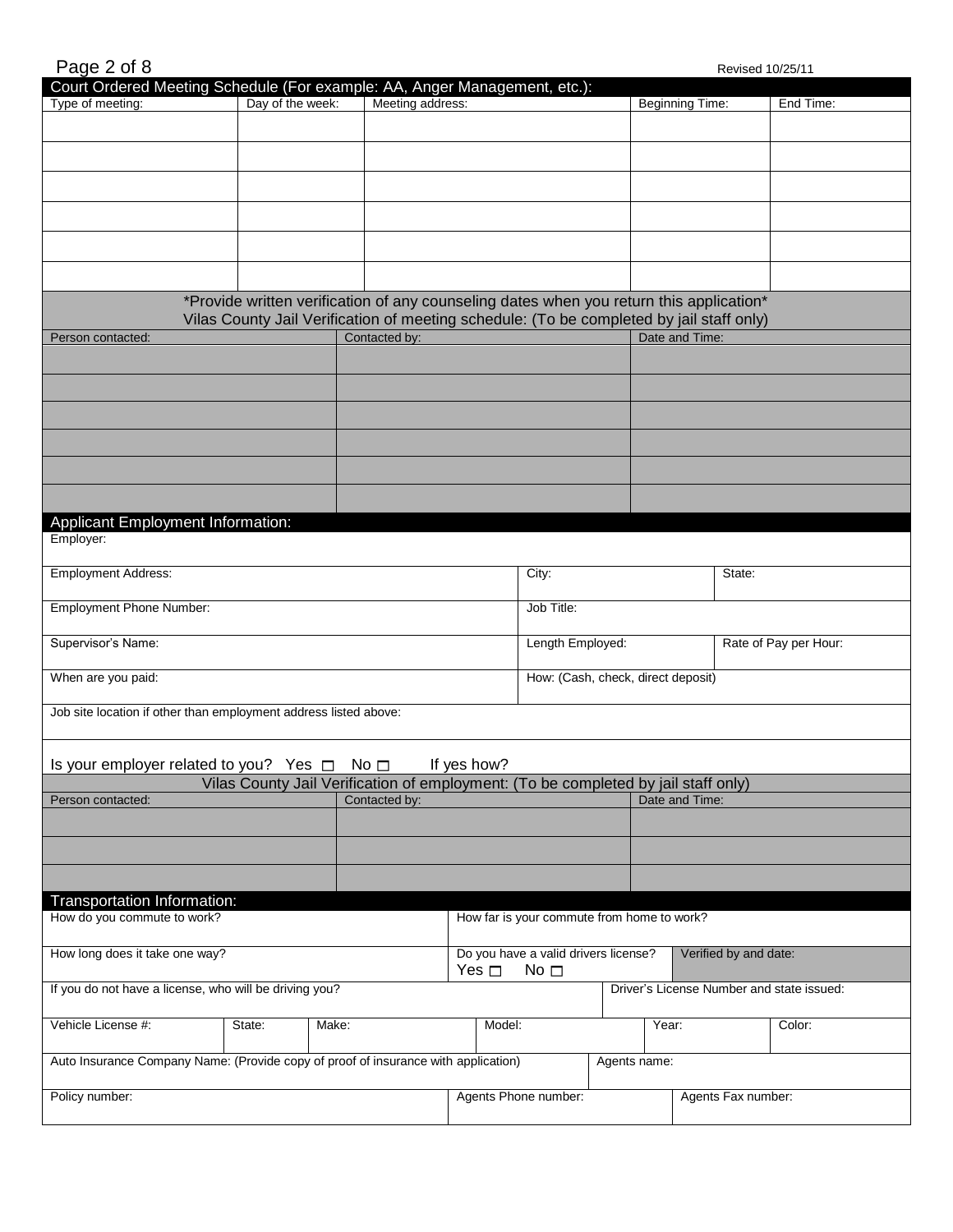| Medical Information:                                                                              |                                                                                                                |  |                                                        |               |               |                                                                                                            |               |                                                                                                         |  |
|---------------------------------------------------------------------------------------------------|----------------------------------------------------------------------------------------------------------------|--|--------------------------------------------------------|---------------|---------------|------------------------------------------------------------------------------------------------------------|---------------|---------------------------------------------------------------------------------------------------------|--|
| Name of Doctor/ clinic:                                                                           |                                                                                                                |  |                                                        |               |               |                                                                                                            | Phone number: |                                                                                                         |  |
| List any illegal drugs taken recently                                                             |                                                                                                                |  |                                                        |               |               |                                                                                                            |               |                                                                                                         |  |
|                                                                                                   |                                                                                                                |  | What prescribed medication are you currently taking?   |               |               |                                                                                                            |               |                                                                                                         |  |
|                                                                                                   | Have you ever attempted suicide? Yes □ No □<br>When?                                                           |  |                                                        |               |               |                                                                                                            |               |                                                                                                         |  |
|                                                                                                   |                                                                                                                |  | Do you have mental health problems?                    |               |               |                                                                                                            |               |                                                                                                         |  |
| How often do you drink alcohol?                                                                   |                                                                                                                |  |                                                        |               |               |                                                                                                            |               |                                                                                                         |  |
|                                                                                                   | Do you have a history of seizures?                                                                             |  |                                                        |               |               |                                                                                                            |               |                                                                                                         |  |
|                                                                                                   | Are you pregnant? Yes □ No □<br>If yes what is your due date?                                                  |  |                                                        |               |               |                                                                                                            |               |                                                                                                         |  |
|                                                                                                   |                                                                                                                |  |                                                        |               |               | (To be completed by jail staff only)                                                                       |               |                                                                                                         |  |
|                                                                                                   |                                                                                                                |  |                                                        |               |               |                                                                                                            |               |                                                                                                         |  |
| <b>Arrest History:</b>                                                                            |                                                                                                                |  |                                                        |               |               |                                                                                                            |               |                                                                                                         |  |
|                                                                                                   |                                                                                                                |  |                                                        |               |               | Have you ever been rejected or revoked from a home detention or work release program? Yes $\Box$ No $\Box$ |               |                                                                                                         |  |
|                                                                                                   |                                                                                                                |  |                                                        |               |               | Have you ever been charged or convicted of escape? Yes $\Box$ No $\Box$                                    |               |                                                                                                         |  |
|                                                                                                   |                                                                                                                |  | Have you ever been on EMP before? Yes $\Box$ No $\Box$ |               |               | If yes where?                                                                                              |               |                                                                                                         |  |
|                                                                                                   |                                                                                                                |  |                                                        |               |               |                                                                                                            |               | Vilas County Jail contact with other EMP or work release programs: (To be completed by jail staff only) |  |
| Person contacted:                                                                                 |                                                                                                                |  |                                                        | Contacted by: |               |                                                                                                            |               | Date and Time:                                                                                          |  |
|                                                                                                   |                                                                                                                |  |                                                        |               |               |                                                                                                            |               |                                                                                                         |  |
|                                                                                                   |                                                                                                                |  |                                                        |               |               |                                                                                                            |               |                                                                                                         |  |
|                                                                                                   |                                                                                                                |  |                                                        |               |               |                                                                                                            |               |                                                                                                         |  |
| <b>Charges or Cases Pending:</b><br><b>Arrest Date:</b>                                           |                                                                                                                |  | <b>Arresting Agency:</b>                               |               | Charge:       |                                                                                                            |               | Court:                                                                                                  |  |
|                                                                                                   |                                                                                                                |  |                                                        |               |               |                                                                                                            |               |                                                                                                         |  |
|                                                                                                   |                                                                                                                |  |                                                        |               |               |                                                                                                            |               |                                                                                                         |  |
|                                                                                                   |                                                                                                                |  |                                                        |               |               |                                                                                                            |               |                                                                                                         |  |
|                                                                                                   |                                                                                                                |  |                                                        |               |               |                                                                                                            |               |                                                                                                         |  |
|                                                                                                   |                                                                                                                |  |                                                        |               |               | Are there any active restraining orders or no contact orders against you? Yes $\square$ No $\square$       |               |                                                                                                         |  |
| If yes, with whom?                                                                                |                                                                                                                |  |                                                        |               |               |                                                                                                            |               |                                                                                                         |  |
| Probation or Parole:                                                                              |                                                                                                                |  |                                                        |               |               |                                                                                                            |               |                                                                                                         |  |
| Are you on probation or parole? Yes □ No □<br>If yes, what county?                                |                                                                                                                |  |                                                        |               |               |                                                                                                            |               |                                                                                                         |  |
| Start date:                                                                                       | Enter current and past probation and / or parole information below:<br>Phone:<br>End date:<br>Probation Agent: |  |                                                        |               |               |                                                                                                            | Charges:      |                                                                                                         |  |
|                                                                                                   |                                                                                                                |  |                                                        |               |               |                                                                                                            |               |                                                                                                         |  |
|                                                                                                   |                                                                                                                |  |                                                        |               |               |                                                                                                            |               |                                                                                                         |  |
|                                                                                                   |                                                                                                                |  |                                                        |               |               |                                                                                                            |               |                                                                                                         |  |
|                                                                                                   |                                                                                                                |  |                                                        |               |               |                                                                                                            |               |                                                                                                         |  |
| If yes where?<br>Have you ever had your probation or parole revoked? Yes $\Box$<br>No $\square$   |                                                                                                                |  |                                                        |               |               |                                                                                                            |               |                                                                                                         |  |
| Vilas County Jail criminal history verification information: (To be completed by jail staff only) |                                                                                                                |  |                                                        |               |               |                                                                                                            |               |                                                                                                         |  |
| Person contacted:                                                                                 |                                                                                                                |  |                                                        |               | Contacted by: |                                                                                                            |               | Date and Time:                                                                                          |  |
|                                                                                                   |                                                                                                                |  |                                                        |               |               |                                                                                                            |               |                                                                                                         |  |
|                                                                                                   |                                                                                                                |  |                                                        |               |               |                                                                                                            |               |                                                                                                         |  |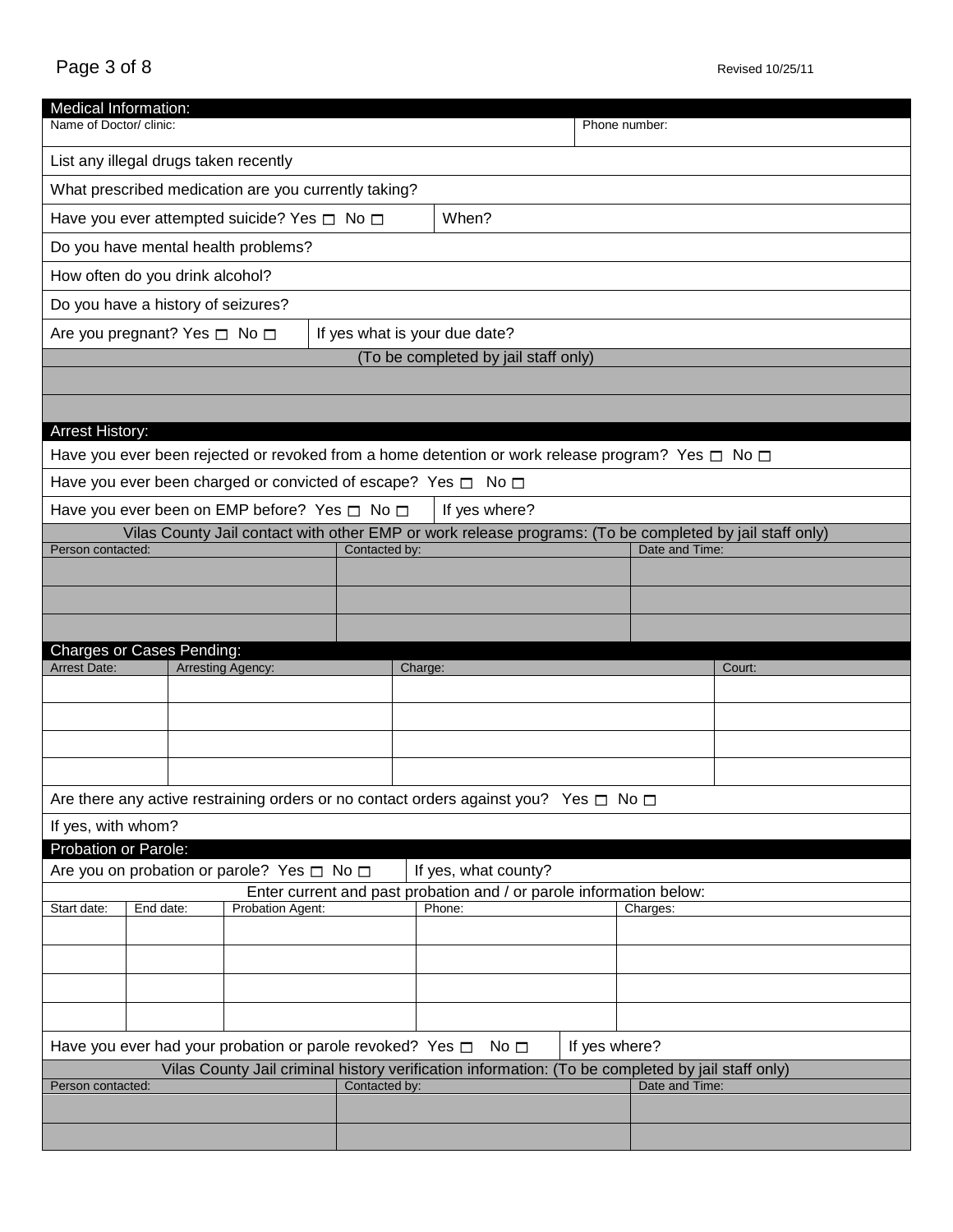#### Acknowledgements:

I hereby acknowledge that all information that I have supplied on this application is accurate. I also understand that any intentionally misleading or false information is reason for automatic denial in participation in the Electronic Monitoring Program. Furthermore, by signing this application I acknowledge that I have read and agree to all the terms and conditions of the Electronic Monitoring Program and will abide by a said terms and conditions and understand that any violations can result in revocation of my placement in the Electronic Monitoring Program as well as revocation of my Huber privileges granted to me by the court.

\_\_\_\_\_\_\_\_\_\_\_\_\_\_\_\_\_\_\_\_\_\_\_\_\_\_\_\_\_\_\_\_\_\_\_\_\_\_\_\_\_\_\_\_\_\_\_\_ \_\_\_\_\_\_\_\_\_\_\_\_\_\_\_\_\_\_\_\_\_\_\_\_\_\_\_\_\_\_\_

Participants signature **Date/Time** 

\_\_\_\_\_\_\_\_\_\_\_\_\_\_\_\_\_\_\_\_\_\_\_\_\_\_\_\_\_\_\_\_\_\_\_\_\_\_\_\_\_\_\_\_\_\_\_\_ \_\_\_\_\_\_\_\_\_\_\_\_\_\_\_\_\_\_\_\_\_\_\_\_\_\_\_\_\_\_\_ Witness signature Date/Time Date/Time Date/Time Date/Time

#### Electronic Monitoring Program Information and Conditions:

- Costs:
	- **EMP fees:** Participation in the EMP shall be set at a daily fee of \$20.00 which the participant agrees to pay by cash or money order only, made out to the "Vilas County Sheriff's Department". At least two weeks of fees must be paid in advance if your sentence is over 30 days. If your sentence is under 30 days the fees must be paid in full prior to placement in EMP.
	- **Paychecks:** The Sheriff or his designee in accordance with State Statutes 303.08 will control all monies earned by the participant. Therefore, any paychecks must be turned over to the Sheriff's Department.
	- **Processing fee:** A one time non-refundable fee of \$25.00 must be submitted at the time this application is turned in.
	- **Drug screening fee:** The first drug test is included in the processing fee. If at any time you test positive for illegal drugs a \$20.00 fee will be required for each subsequent test you request. (You will not be allowed to participate in the EMP until your test is negative for all illegal drugs.
	- **Medical Care:** The Vilas County Jail is **not** responsible for you medical care or any medications while you are participating in the EMP.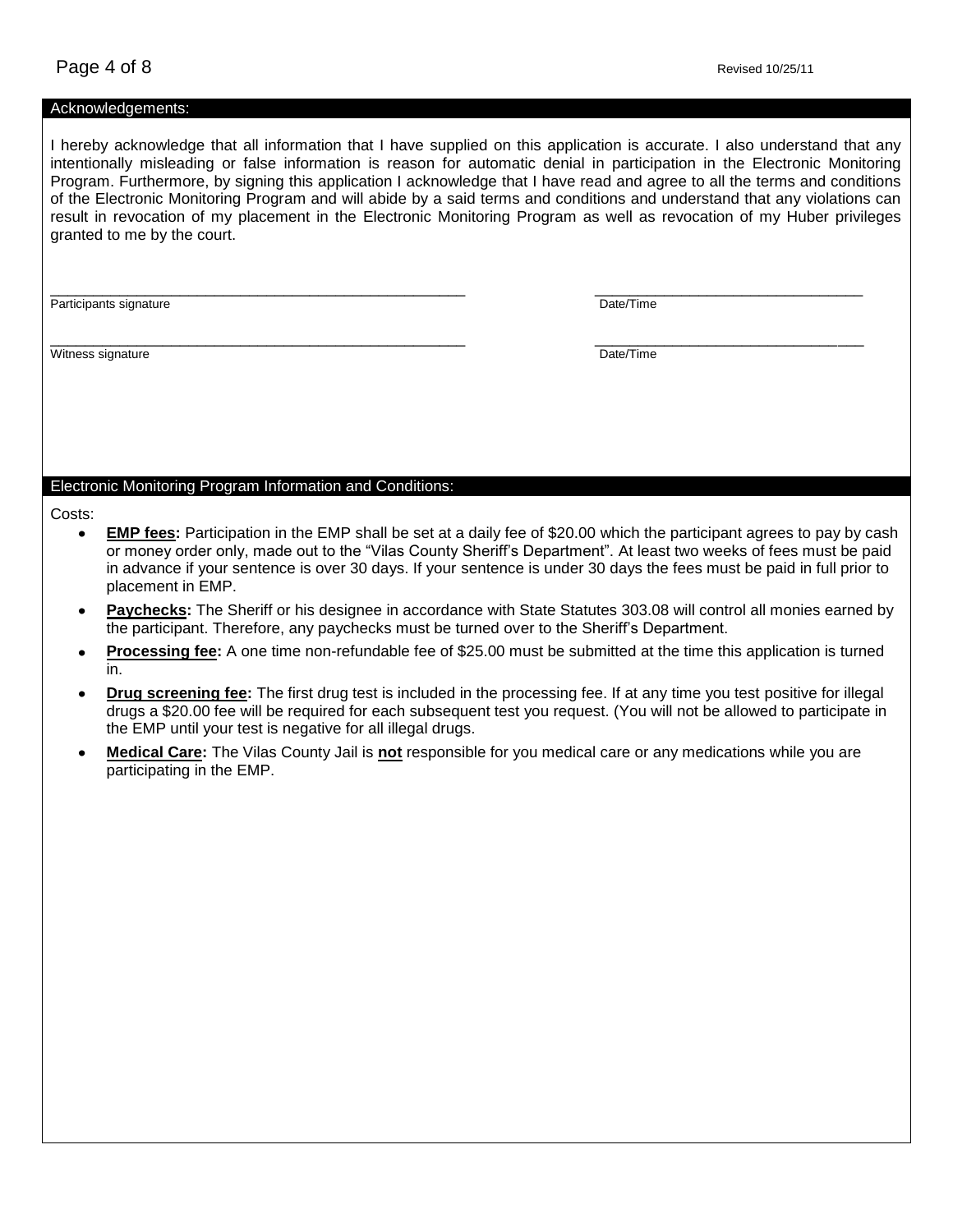In accordance with Wisconsin State Statute 302.425, the Sheriff has the authority to place inmates on Electronic Home Detention in lieu of traditional incarceration if the inmate's needs or the needs of the inmate's dependants can not be met under normal confinement within the jail.

- 1. An applicant must be sentenced for a criminal traffic offense or a non-violent misdemeanor by the Vilas County Circuit Court. Any individuals who have committed sex offenses as defined under State Statutes 940 are disqualified for EMP.
- 2. The applicant's jail classification must allow for the EMP.
- 3. An applicant must be free of existing warrants and holds. Serving a sentence on EMP after being revoked from Probation or Parole is prohibited.
- 4. Applicants must provide adequate documentation to the EMP staff supporting that being incarcerated in the jail would prohibit a specific need for being met.
- 5. Inmates must have an established residence in Vilas County 90 days prior to the date of conviction.
- 6. Applicants must be employed a minimum of 32 hours per week, or be a full-time alternative school student, or prove a need for child care at least 8 hours per day, or be subsisting off retirement or disability income.
- 7. All applicants must earn at least minimum wage and provide proof of worker's compensation insurance.
- 8. Any inmate who requests to work for a "relative" must show proof of employment prior to starting their sentence on EMP. Such proof will include pay and tax records. This requirement also applies to self-employed inmates applying for the EMP.
- 9. Applicants must have an EMP staff approved residence.
- 10. Applicants must agree to abide by all Vilas Count Jail, Huber, and EMP rules. Any extensive history of Vilas County Jail rule violations may determine an applicant to be disqualified for EMP and their Huber privileges will be revoked.
- 11. Applicants must complete any recommended assessments and follow through with any recommendations of the assessments if so recommended.
- 12. Applicants must sign all necessary release of information forms to allow the Vilas County Jail Staff, District Attorneys Office Staff, Court System, Probation/Parole, Corporate Counsel, Justice Systems and any other treatment provider the ability to exchange program or treatment information.
- 13. Applicants must agree to pay all EMP fees as directed by the EMP Staff.
- 14. Applicants must have the approval of the Jail Administrator and Probation/Parole Agent if on any type of supervision with the Wisconsin Department of Corrections.
- 15. Applicants may be approved to meet the special needs of the Vilas County Jail.
- 16. Participation in the EMP is strictly a privilege and will be revoked any time a violation warrants such action. Electronic Monitoring Application form must be filled out entirely and approved by EMP Staff.
- 17. Any changes to address, telephone number, or employer must be communicated to the jail staff prior to admission to the EMP.

# Placement Site Requirements:

The following placement site requirements will apply to all persons placed on EMP in order to ensure public safety and order.

- 1. Participants may not have firearms in the home while the Inmate is under the supervision of the EMP.
- 2. Participants may not have alcoholic beverages stored at the home or possess such items while the inmate is under the supervision of the EMP.
- 3. Participants cannot possess any item or substance that is illegal.
- 4. Participants must have access to electrical power to charge the monitor batteries. The participant must replace the batteries on the monitor at least every twelve hours (12) with a freshly charged battery. Failure to do so will result in revocation of EMP placement.
- 5. Participants cannot possess or use any drugs legal or illegal, which have not been prescribed by a physician. This prohibition includes all over the counter items available without a prescription that contain alcohol. Absolute sobriety must be maintained while participating in the EMP.
- 6. All information must be provided regarding any individuals who reside with the participant.
- 7. No unauthorized visitors will be allowed while participating in the EMP.
- 8. Participants must agree to the random search of their person, home, and vehicle while participating in the EMP.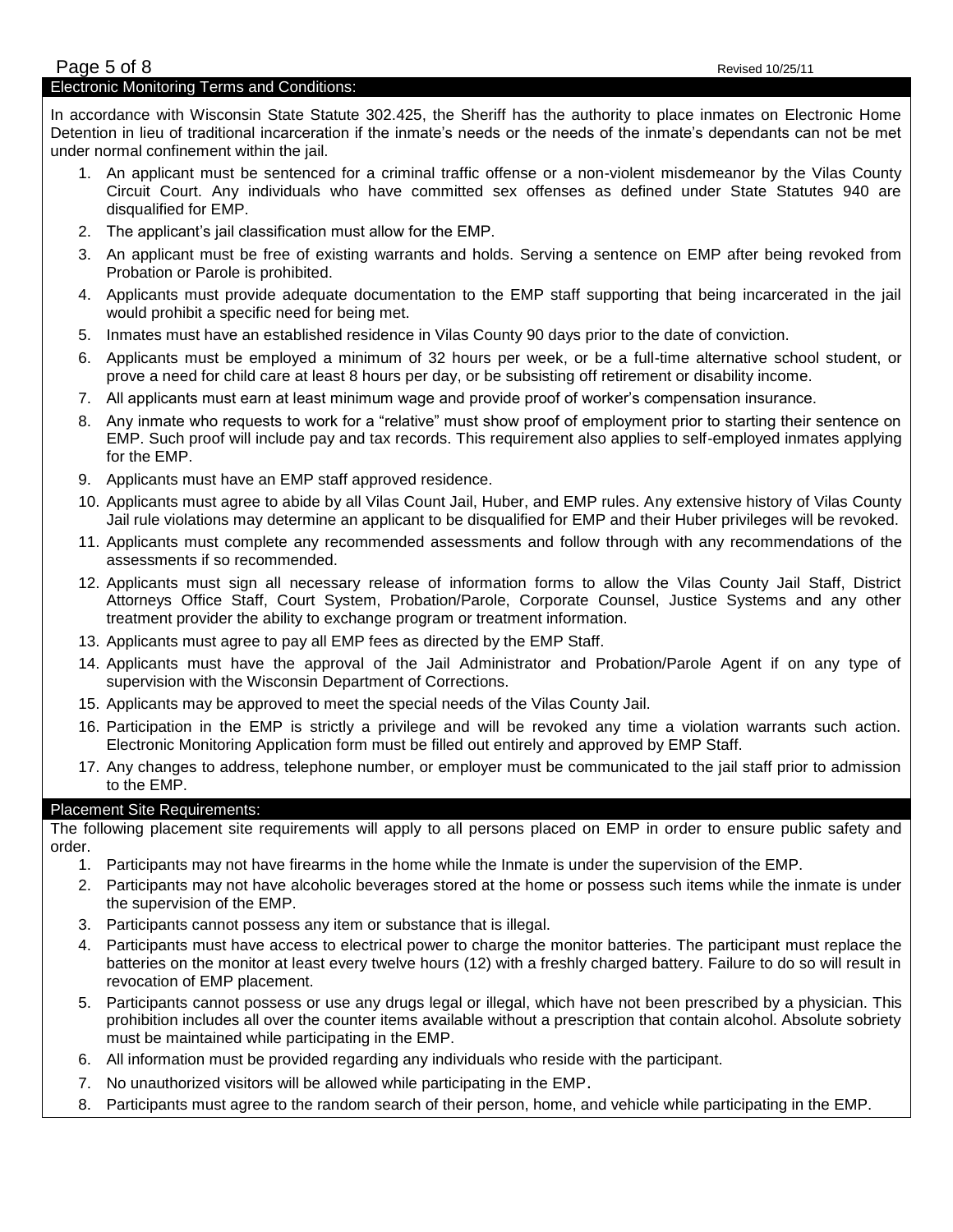The following rules will be followed by all participants placed on EMP in order to maintain an orderly environment with clear expectations of behavior and systems of accountability.

- 1. Participants must comply with all staff requests and/or directives.
- 2. Upon request, the participant must supply a blood, breath, or urine sample for the purpose of determining substance abuse.
- 3. All Vilas County Jail/Huber Rules and Regulation apply to a participant while participating in the EMP.
- 4. Participants cannot alter, destroy, or otherwise interfere with the electronic bracelet, support unit, or any peripheral equipment used in the EMP. The participant will pay for any damages or losses due to negligence.
- 5. The monitor cannot be submersed in water. (no bathing or swimming) However, showering will not hurt the unit.
- 6. No participant can threaten, verbally or physically, any member of the public, correctional staff, or law enforcement official.
- 7. The participant in the EMP shall show respect to all correctional staff and law enforcement officials.
- 8. No participant will communicate false information to any correctional or law enforcement official.
- 9. Participants must obey all municipal, county, state, and federal criminal laws, traffic laws and ordinances. All contacts with law enforcement personnel shall be reported to the Vilas County Jail Staff as soon as practical.
- 10. If wages, salary, unemployment compensation, or employment training benefits are earned, the participant will be required to pay board, along with other court ordered payments. Any remainder may be disbursed for the support of the participant's family. Participants may not assume new debts without the permission of the EMP staff or Jail Administrator.
- 11. Participants are required to take the most direct route to and from their permitted destination with no unauthorized stops. Participants are required to arrive and return to their destination in the allotted travel time.
- 12. Participants must request, in writing, any changes in their work schedule. Changes cannot occur until approved by the EMP staff.
- 13. No participant is permitted to work more that 6 days per week, may not work Sundays or be away from the detention site more that 12 hours per day.
- 14. When out on pass, the inmate must return to the detention site by the time indicated on the pass. No participant can forge or alter any pass or Vilas County Jail document.
- 15. Participants who quit, or are terminated from their job, must notify the Correctional Staff as soon as possible following the job action.
- 16. It is the participant responsibility to ensure that all passes are filled out completely.
- 17. When overtime is required, the inmate must obtain permission from Correctional Staff prior to their normal quitting time. The participant must also provide, on company letterhead, written notification signed by a supervisor indicating when work was completed. If overtime is scheduled for a future date, a letter from the employer on company letterhead must be submitted in advance.
- 18. Participants will be given travel time to get to and from work not to exceed one hour. If more than one hour is needed, the request may be granted for exigent circumstances only. All requests should be made to the EMP staff and are at the discretion of the EMP staff.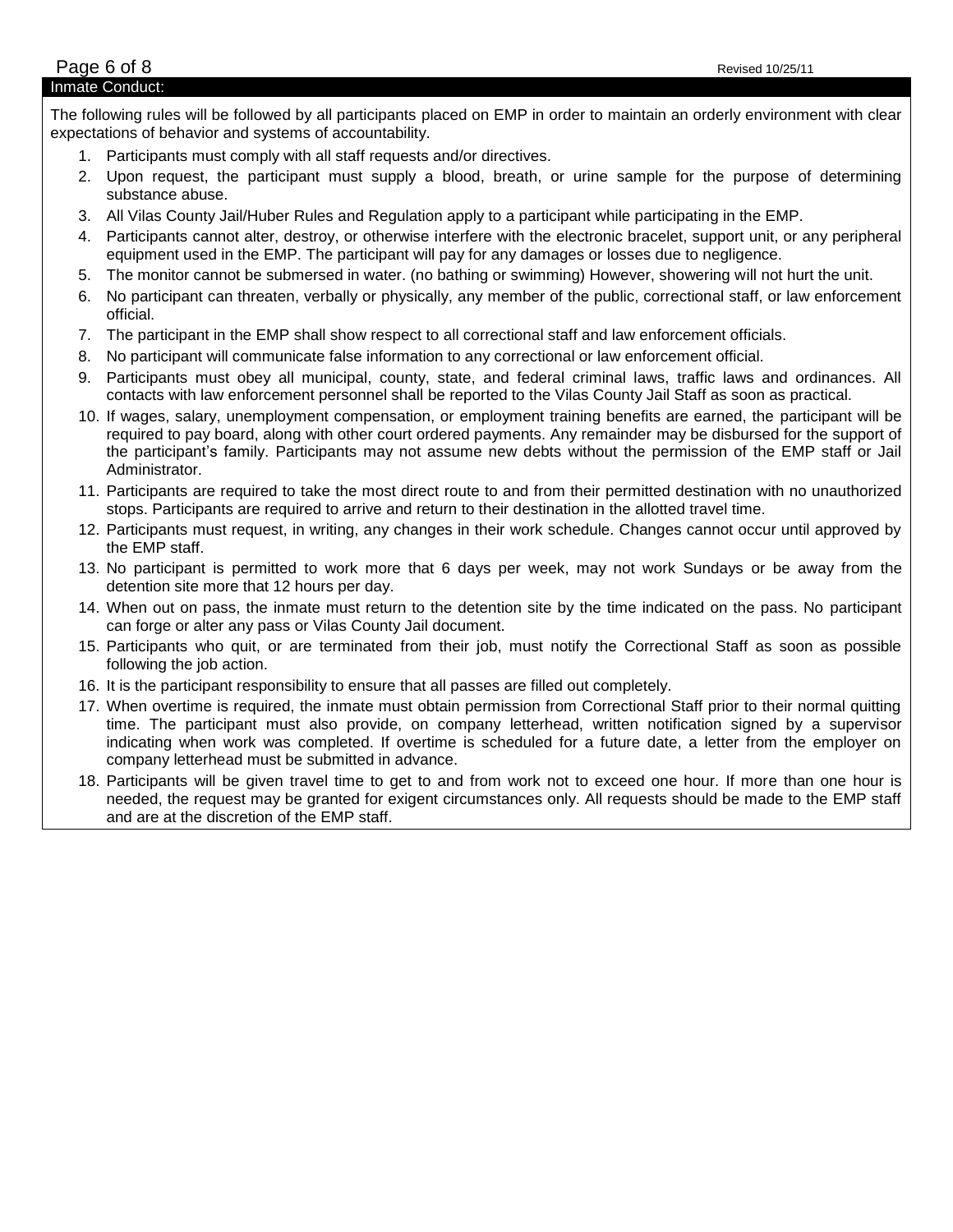## **Page 7 of 8** Revised 10/25/11 Discipline and Sanction:

In order to treat participants in a fair and consistent manner a system of due process will be established to provide a means to hold participants accountable for their behavior.

- 1. Rule violations can be handled as major rule violations or minor rule violations.
- 2. Types of disciplinary sanctions may vary based upon the severity of the offense or offenses and the frequency which a participant violates rules. Sanctions, which may be imposed as minor discipline, include the following.
	- a. Verbal reprimand
	- b. Written reprimand
	- c. Loss of one privilege for a 24 hour period
	- d. Confinement in the jail for up to 24 hours
- 3. Major discipline has more flexibility with regard to possible sanctions. Sanctions, which may be imposed as major discipline, include the following.
	- a. Loss of one or more privileges for up to 10 days
	- b. Loss of up to two days of good time if applicable for any one offense involving one or a number of rule violations.
	- c. Automatic revocation of EMP placement and Huber privileges.
- 4. In the event that an participant is observed or suspected to be in violation of a rule or number of rules, the Vilas County Jail Staff Member making the observation, or having the suspicion, will determine whether to address the matter as a major or minor rule violation.
- 5. An alleged major rule violation report will result in a disciplinary hearing no sooner than 24 hours from the time that the participant was served with the disciplinary report.
- 6. The exact date and time of the hearing will be determined by the availability to form a disciplinary hearing panel for a major rule violation.
- 7. Based on the legitimacy of the request, during disciplinary proceedings, and accused participant may be allowed to call witnesses, confront their accuser, and/or be represented by a staff advocate if appropriate.
- 8. A sanction or penalty may or may not be imposed by the hearing panel. Disciplinary findings and imposed sanctions may be appealed to an appeal examiner in accordance to the chain of command.
- 9. A participant must indicate their desire to appeal immediately following the findings decision. The appeal is to be made in writing and turned over to a staff member within 24 hours of the findings decision.
- 10. For major rule violations, sanctions will not be imposed until after the appeal process is completed.
- 11. For minor rule violations, sanctions will be imposed immediately, or soon thereafter. The participant will be issued a copy of the disciplinary report.
- 12. The participant may still appeal informal disciplinary actions, but the appeal process will not delay that imposition of a sanction. The purpose of the informal appeals is to give participants a vehicle to have inappropriate actions removed from their disciplinary records.
- 13. Participants may have their status on EMP administratively suspended for up to 5 days at a time. Administrative suspension may occur for the purpose of investigating a major rule violation or a series of violations that may result in the formal disciplinary process. The participant will be housed in the Vilas County Jail during any Administrative suspension time.
- 14. Work release privileges may be afforded in accordance with existing jail rules and policies.
- 15. Based on the legitimacy of the appeal the original penalty may be eliminated, withheld, increased or decreased by the appeal examiner. The appeal decision is final.